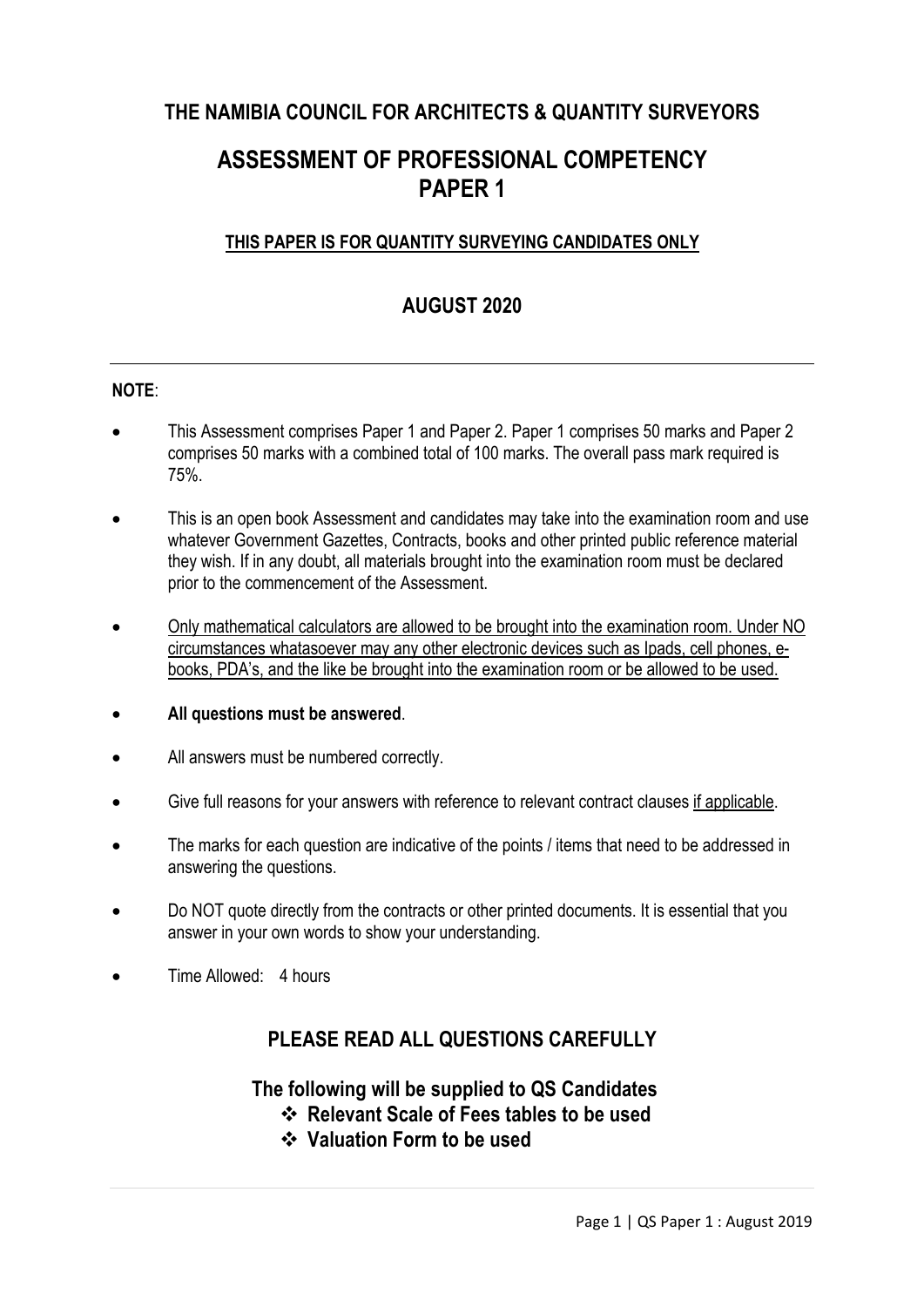You are appointed by your client as the Quantity Surveyor and Principal Agent for additions, alterations and renovations to his house. You have had a briefing meeting with your client and the architect. The client has given you and the architect his written brief and has requested you to provide him with an estimate of your total professional fees for his information. You must use the Tariff of Fees provided.

The Preliminary Cost Estimate and the later Final Contract Amount on completion is as follows:

|                                   | <b>Preliminary Cost</b><br><b>Estimate</b> | <b>Final Contract</b><br>Amount |
|-----------------------------------|--------------------------------------------|---------------------------------|
| Alterations to the Existing House | 750,950.00<br>N\$                          | N\$ 795,000.00                  |
| New Additional Out-Building       | 455,000.00<br>N\$                          | 463,000.00<br>N\$               |
| <b>External Works</b>             | 120,000.00<br>N\$                          | 135,000.00<br>N\$               |
| Escalation                        | 175,000.00<br>N\$                          | 195,000.00<br>N\$               |
| Contingencies                     | 200,000.00<br>N\$                          | Ν\$<br>nıl                      |
| Total Cost of the project         | N\$ 1,700,950.00                           | N\$ 1,588,000.00                |

The above costs exclude any VAT.

| 1.1 | Calculate the VAT on the total cost of the work, if applicable                                                                    | (2 Marks)   |
|-----|-----------------------------------------------------------------------------------------------------------------------------------|-------------|
| 1.2 | Calculate your full Documentation Fees from Estimate to Documentation Stage inclusive,<br>based on the Preliminary Cost Estimate. |             |
|     |                                                                                                                                   | $(9$ Marks) |
| 1.3 | Calculate your Contract Administration and Final Account Fees only based on the Final<br>Contract Amount above.                   |             |
|     |                                                                                                                                   | $(9$ Marks) |
|     |                                                                                                                                   |             |

## **QUESTION 2 15 Marks**

Mr D Richman of P O Box 5555, Windhoek has appointed you, Accurate Quantity Surveyors of P O Box 7777, Windhoek as the principal agent and quantity surveyors for a project known as 'The Private Clinic' in Windhoek. Your Membership Number with the Institute of Namibian Quantity Surveyors is 222 and the Registration Number with the Namibia Council for Architects & Quantity Surveyors is 333. The contract is awarded to Quick Construction of PO Box 9999, Windhoek and the 'White' form of contract is signed on 09 August 2019.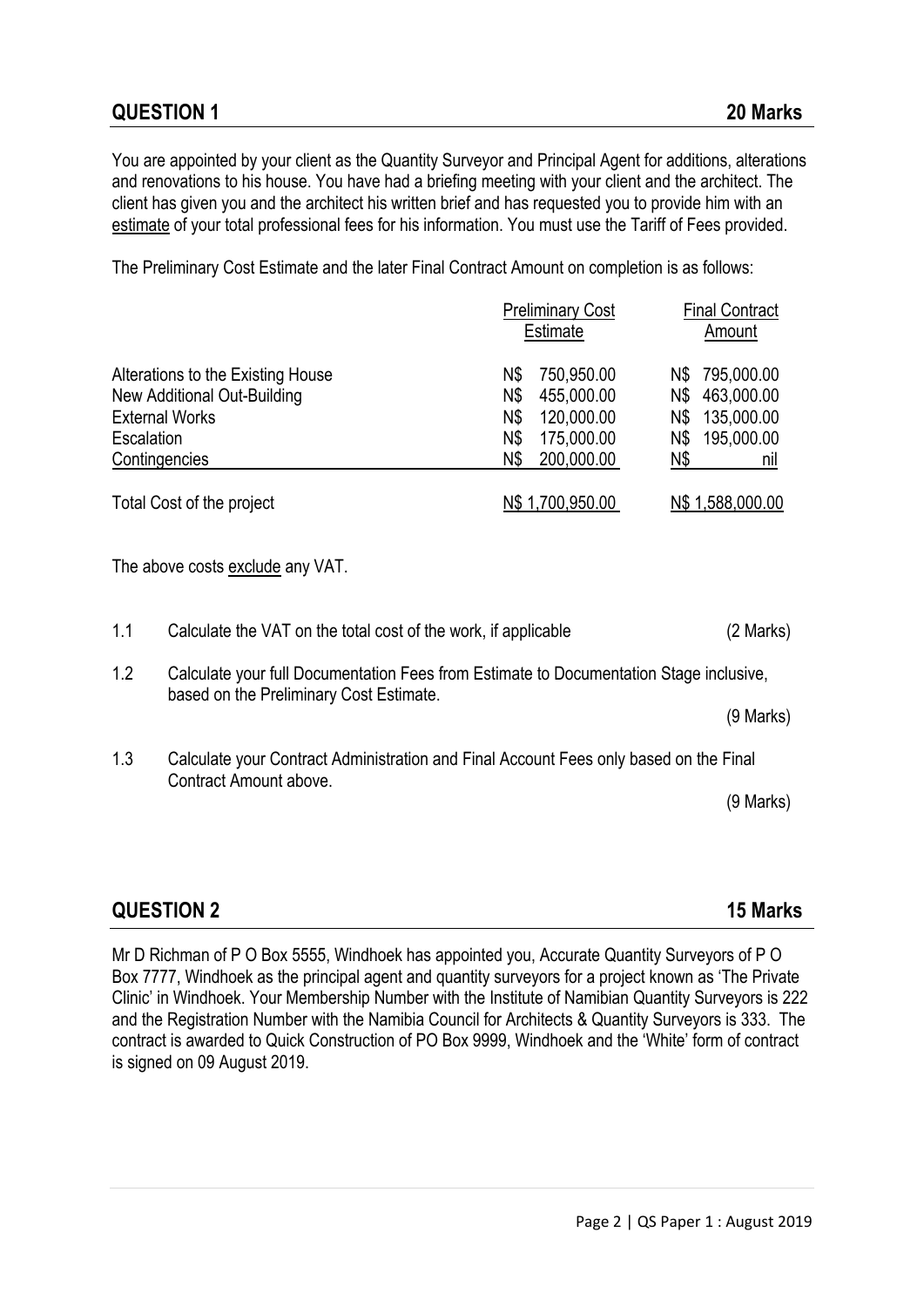The Contract Sum comprises the following:

| <b>Contract Sum including VAT</b>                              |     | 23,058,246.35 |
|----------------------------------------------------------------|-----|---------------|
|                                                                |     |               |
| Comprising:                                                    |     |               |
| Builders work and preliminary costs                            | N\$ | 14,750,649.00 |
| Provisional sum for electrical installation excluding VAT      | N\$ | 2,200,000.00  |
| Provisional Sum for mechanical work installation excluding VAT | N\$ | 2,600,000.00  |
| Contingencies excluding VAT                                    | N\$ | 500,000.00    |
| VAT @ 15%                                                      | N\$ | 3,007,597.35  |

During the course of the construction, the contractor appoints the following domestic mechanical and electrical subcontracts.

| Electrical Sub-Contract Amount excluding VAT but including |     |              |
|------------------------------------------------------------|-----|--------------|
| contingencies of N\$ 210 000.00                            | N\$ | 2,100,000.00 |
| Mechanical Works Sub-Contract amount excluding VAT but     |     |              |
| including contingencies of N\$ 250 000.00                  | N\$ | 2,500,000.00 |

Calculate and prepare Payment Certificate No 6 based on the quantity surveyors valuation using the form provided.

|                                   |      | <b>Valuation No</b><br>5 |            | <b>Valuation No</b><br>6 |
|-----------------------------------|------|--------------------------|------------|--------------------------|
|                                   |      | 12 February              |            | 16 March                 |
|                                   | Date | 2020                     | Date       | 2020                     |
|                                   |      |                          |            |                          |
| Work done to date                 | N\$  | 4,765,000.00             | N\$        | 8,110,000.00             |
| Material on Site                  | N\$  | 525,000.00               | N\$        | 1,250,000.00             |
| <b>Materials on Extended Site</b> | N\$  | 0.00                     | <b>N\$</b> | 375,000.00               |
| <b>Electrical Work</b>            | N\$  | 100,000.00               | N\$        | 1,165,500.00             |
| <b>Mechanical Work</b>            | N\$  | 0.00                     | N\$        | 1,970,000.00             |
| VAT                               | N\$  | 808,500.00               | N\$        | 1,930,575.00             |
| Total                             | N\$  | 6,198,500.00             | N\$        | 14,801,075.00            |

# NOTE :

On a separate sheet in your Answer Book calculate Valuation No 5 as well.

## **QUESTION 3 5 Marks**

Considering and using the information given in Question 2 above, state clearly the contractual requirements necessary for materials on extended site to be included in a payment certificate.